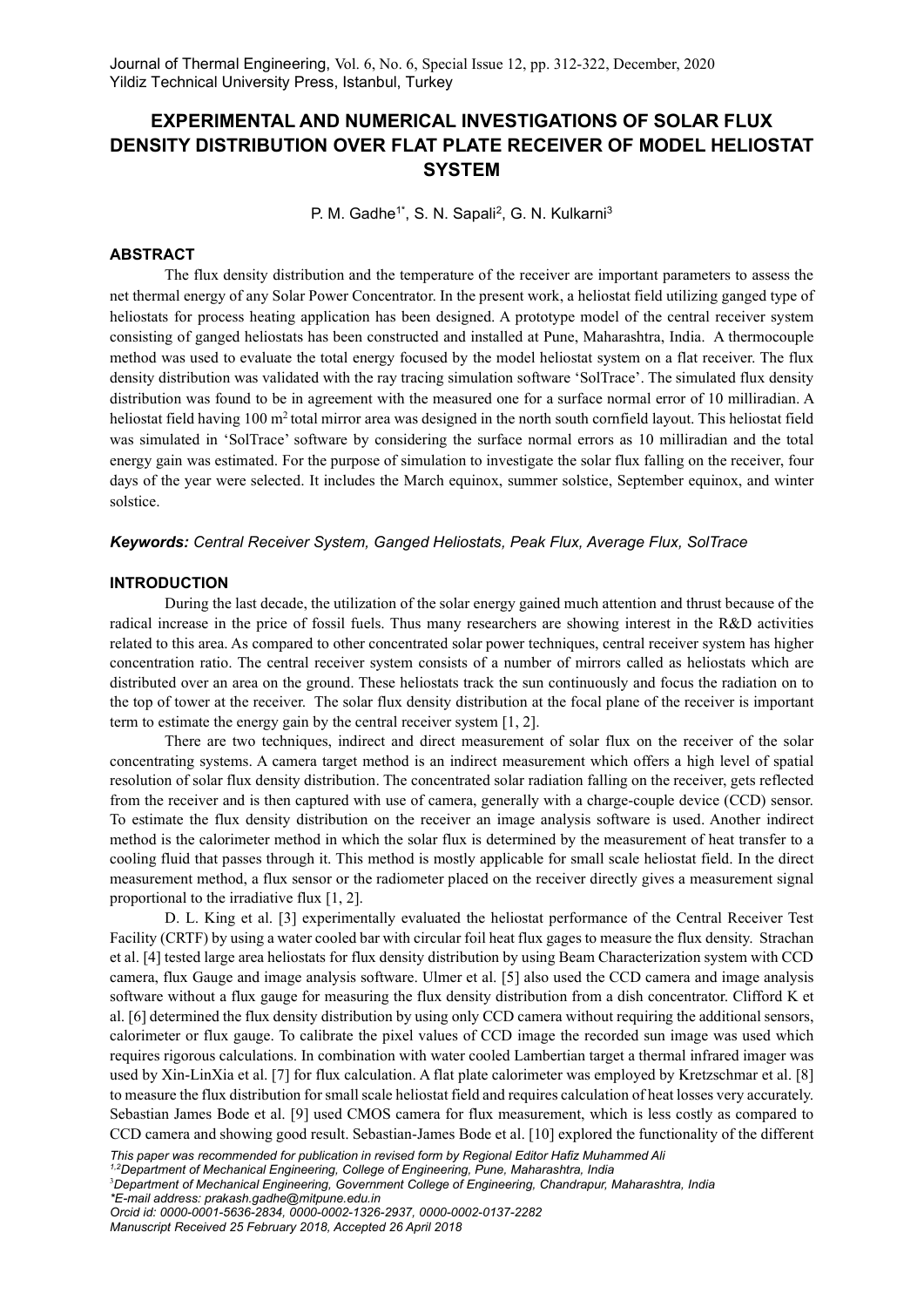codes of software tools used in the optical design, analysis and optimization of central receiver systems. Antonio L. Avila-Marin et al. [11] evaluated the performance of medium to large size central receiver plants based on size and location analysis, technology analysis, storage analysis, components cost analysis. Luis Omar et al. [12] evaluated the optical performance of the Heliostat fieldas a function of the total number of heliostats, the time and date, and the aiming errors by developing a ray tracing model using SolTrace software .T. Kodama et. al. [13] measured the concentrated solar flux at the focus point by moving an array of thirteen Gardon gauges. Hyunjin Lee [14] measured the solar flux with flux mapping method to evaluate optical performance of a solar furnace in the KIER (Korea Institute of Energy Research) and evaluated optical performance in terms of concentrated solar flux distribution and power distribution. All these methods give accurate flux density distribution but these methods are specialized and require costly instruments.

Sharma et al. [15] proposed a thermocouple method which is an indirect and simple flux measurement method. In this method the number of thermocouples were fixed on the back side of the receiver plate. The temperatures on the flat plate receiver in the focal region of the paraboloidal type of dish receiver were measured to estimate the radiation flux and its spatial distribution. C. A. Kinjavdekaret. al. [16] also applied the thermocouple method to estimate the flux density distribution on the flat receiver of Scheffler dish concentrator. Gadhe et. al [17] also employed the thermocouple method for solar flux measurement on the flat plate receiver of small heliostat field.

G. Johnston [18] used video graphic flux mapping to characterize the solar flux distribution of the 400 m<sup>2</sup> solar concentrator, located at the Australian National University. A ray trace code dubbed COMPREC (acronym for COMPound RECeiver) has been written and used for comparison of experimental flux distribution. The technique of surface normal error adjustment was used in the simulation until the modeled and measured distributions showed equal peak intensity. The simulated flux distribution matches with the measured one for a surface normal error of 6 milliradian.

Maurice Maliage et al. [19] used calorimeter method to estimate the solar flux distribution in the focal spot of a 1.25 m<sup>2</sup> target aligned heliostat. The experimental results of flux distribution was validated by using a ray tracing software SolTrace. The results showed that the near-Gaussian shape and radial extent of the flux distribution in the focal spot of the  $1.25 \text{ m}^2$  heliostat was well predicted by ray-tracing simulation using SolTrace. Qiang Yu et al. [20] developed a heliostat field model to simulate the solar flux distribution on the inner surfaces of a cavity receiver of a solar tower power plant by means of the Monte-Carlo ray-tracing method. Imhamed M. Saleh Ali et al. [21] used a ray tracing software to evaluate the optical performance of a static 3-D Elliptical Hyperboloid Concentrator (EHC) using ray tracing software.

Alberto Sanchez Gonzalez et al. [22] have given a methodology to project the flux distribution from the image plane into the panels of any central receiver in Solar Power Tower plants. A computer code based on the projection method had been developed and successfully confronted against measurements and SolTrace software, either for flat plate or multi-panel cylindrical receivers. Sasa R. Pavlovic et al. [23] have showed the geometric aspects of the focal image for a solar parabolic concentrator (SPC) using the ray tracing technique to establish parameters that allow the designation of the most suitable geometry for coupling the SPC to absorber-receiver. For optical ray tracing analysis of solar parabolic thermal concentrator software TracePro, Lamda Research Corporation, USA, has been used.

V. Venkatesh et al. [24] developed a dimensionless correlation with respect to tower height and receiver size (diameter and height) as a function of heliostat size and its position in the field. Nicolás C. Cruz [25] had been proposed and described an innovative methodology for data-based analytical characterization of the heliostat field and modelled a whole heliostat field by a reduced set of analytical expressions.

In the present paper, the experimental work, which has been carried out by Gadhe et al. [17] to find the flux density distribution on the receiver of a prototype heliostat field consisting nine heliostats is validated by using the ray tracing software SolTrace. In SolTrace software by varying the surface normal errors such as slope errors and the specularity errors the results were in close agreement with that of experimental results. For the process heating application a heliostat field consisting of total 100 m<sup>2</sup> mirror area was designed. By considering the same slope and secularity errors at which the experimental and the SolTrace results were matching, the designed heliostats field was simulated in SolTrace software and its solar flux distribution was estimated. For the simulation purpose to investigate the solar flux falling on the receiver, four days of the year were selected. These are the March equinox, summer solstice, September equinox, and winter solstice. Based on the flux values on the receiver the steam generation capacity was predicted [27, 28, 29].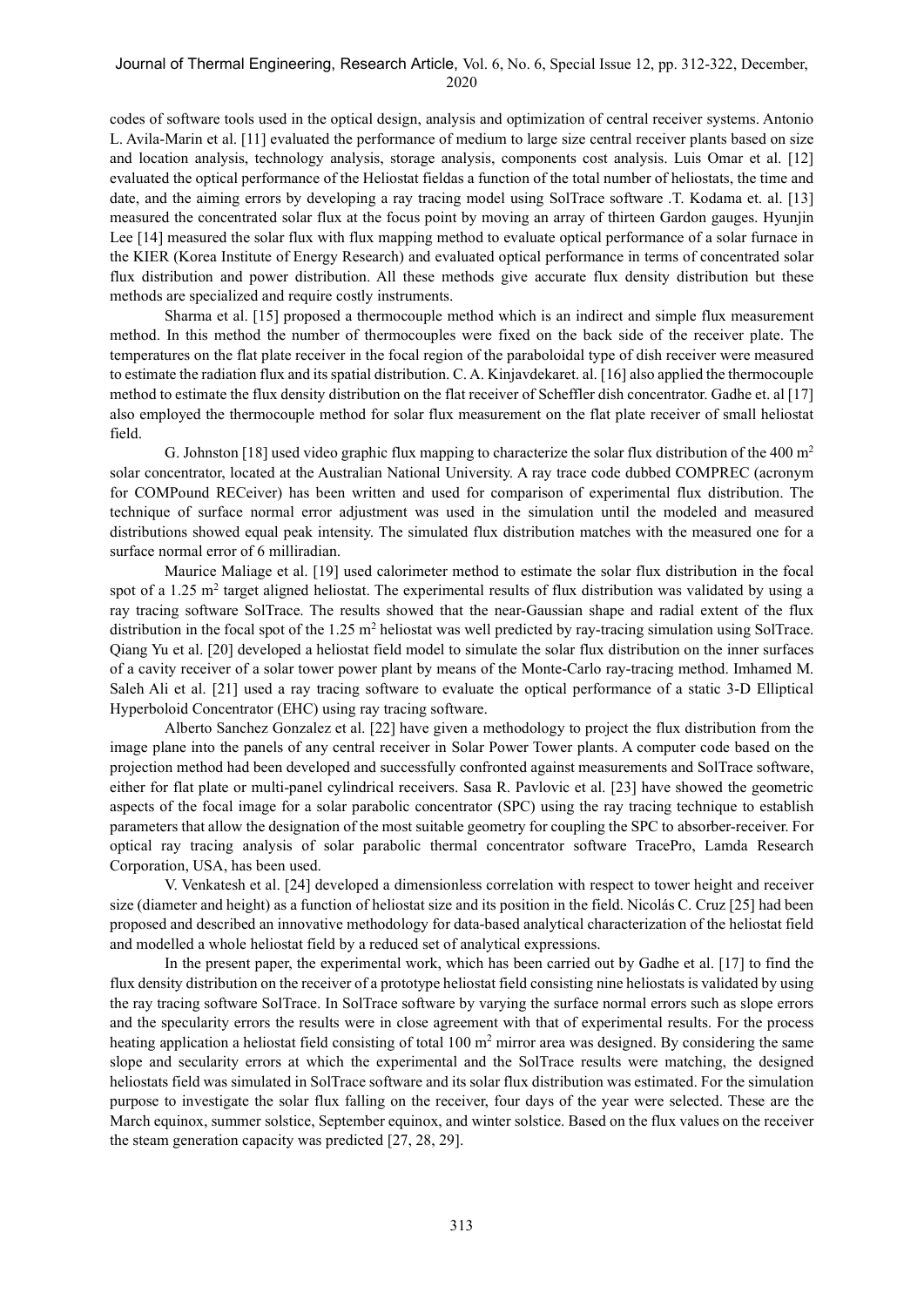#### EXPERIMENTAL AND NUMERICAL RESULTS

The experimentally estimated flux density distribution is compared with the numerically estimated flux density distribution by using SolTrace software. SolTrace is a Monte-Carlo ray-tracing software package downloadable from the website of the National Renewable Energy Laboratory (NREL) [26]. NREL is a national laboratory of the U.S. Department of Energy.

# EXPERIMENTAL RESULTS

Gadhe et al. [17] fabricated a prototype of the heliostat field at location: Pune, India (18.5204<sup>0</sup>N, 73.8567<sup>0</sup>E), consisting of nine heliostats of size 0.60 m x 0.60 m each and tested for the flux measurement on the flat receiver plate. An Indirect method i. e. the thermocouple method proposed by Sharma and Muley [15, 16] was used for the flux measurement of the heliostat system on the flat receiver. Based on the temperature values measured on the different locations of the flat receiver plate at the thermocouple locations, the flux density distribution on the receiver plate was estimated by using the energy balance equation. Figure 1 shows the photographs of the fabricated prototype heliostat system and the flat receiver plate from different angles. Initially to check the variation of the flux on the receiver plate, the number of heliostats focused on the receiver plate were varied. The flux measurement testing was carried out by focusing a single heliostat near solar noon on the first day. Then the numbers of heliostats were gradually increased such as three, five, six and nine on each day and the flux measurement near solar noon was carried out. For each case the flux density distribution was analyzed and the peak flux and the average flux were estimated.



Figure 1. Heliostat system and the receiver plate [Location: Pune, Maharashtra, India] (photographs from different angle)

# NUMERICAL SIMULATION

For the optical analysis of the heliostat system a ray tracing software SolTrace was used. It gives the flux density distribution on the receiver by Monte Carlo ray tracing method. The SolTrace ray tracing software is developed at the National Renewable Energy Laboratory (NREL) in early 2003 and is available for free download at NREL website [26]. To simulate a heliostat system, the SolTrace model requires various inputs. These inputs include: • Location - Date and time; longitude, latitude and altitude, • Heliostats - Heliostat positions in the field, size and shape of heliostats, optical errors, reflectivity of mirrors, • Receiver - Receiver position, shape and size; and optical characteristics

On a particular day and time, the positions of the heliostats with respect to receiver location is to be calculated and the aim points of the heliostats on the receiver plate are to be entered in the SolTrace software. Then on tracing the rays in the software it gives intersection of the rays and the flux map on the receiver plate.The target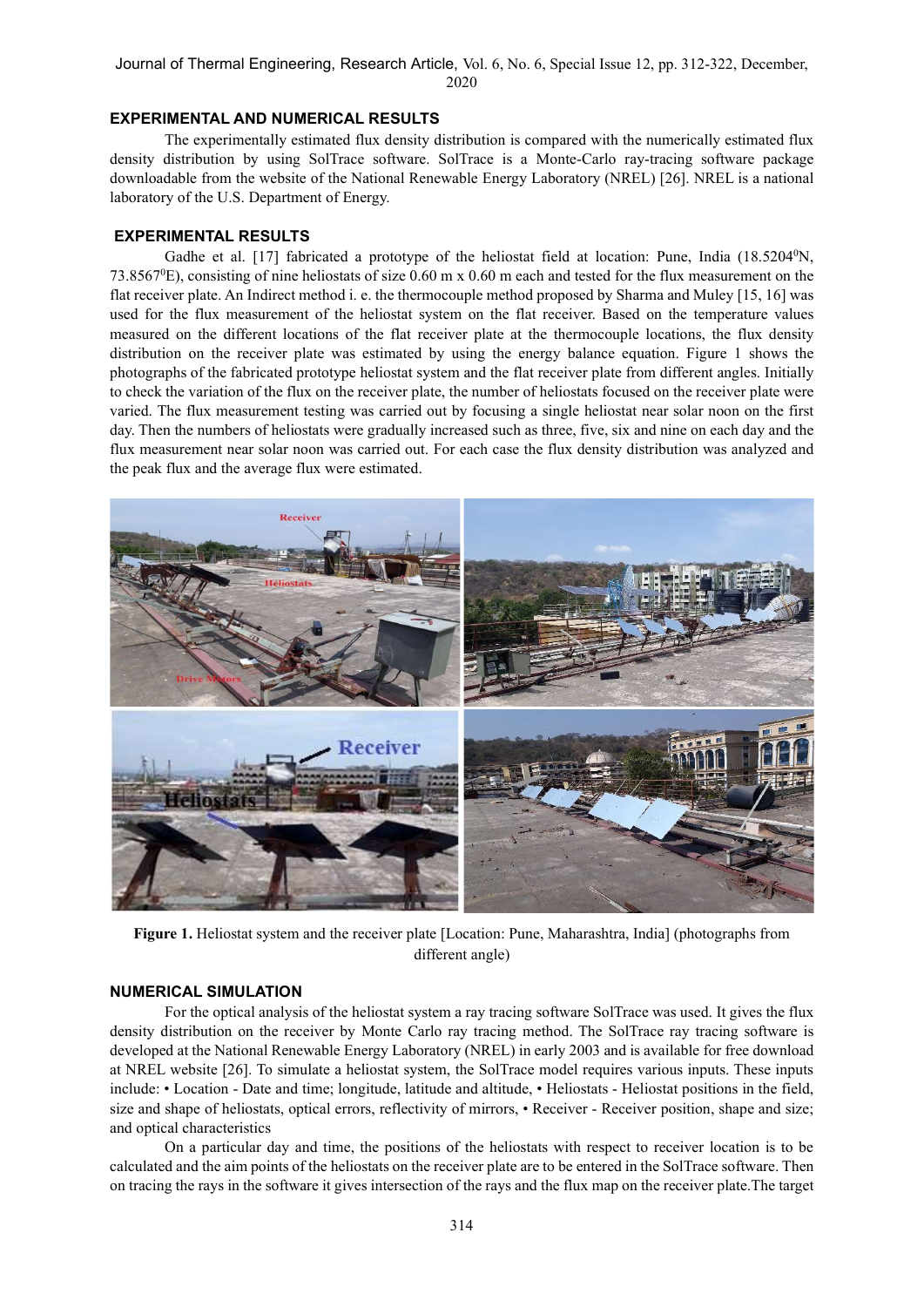position relative to the heliostat was used to obtain the target unit vector. This together with the solar unit vector was used to generate the heliostat normal unit vector. By using the Microsoft excel spread sheet the aiming point unit vectors for all the nine heliostats were calculated and inserted in the ray tracing software SolTrace. The number of rays considered for simulation in SolTrace software were 4 million in the present work. Above 4 million rays the simulation results, such as the peak flux and the average flux values does not show any appreciable change.

The comparison of experimentally and numerically estimated flux  $(W/m<sup>2</sup>)$  contours of density distribution for one, three, five, seven and nine heliostats at solar noon are shown in Figure 2 (a), (b), (c), (d) and (e) respectively. In these figures the blue colour values denotes the experimental flux values and the red colour values are numerical flux values in W/m<sup>2</sup> .



Figure 2. Comparison of experimental (dash lines) and numerical flux (solid lines) ( $W/m<sup>2</sup>$ ) contours on the receiver focusing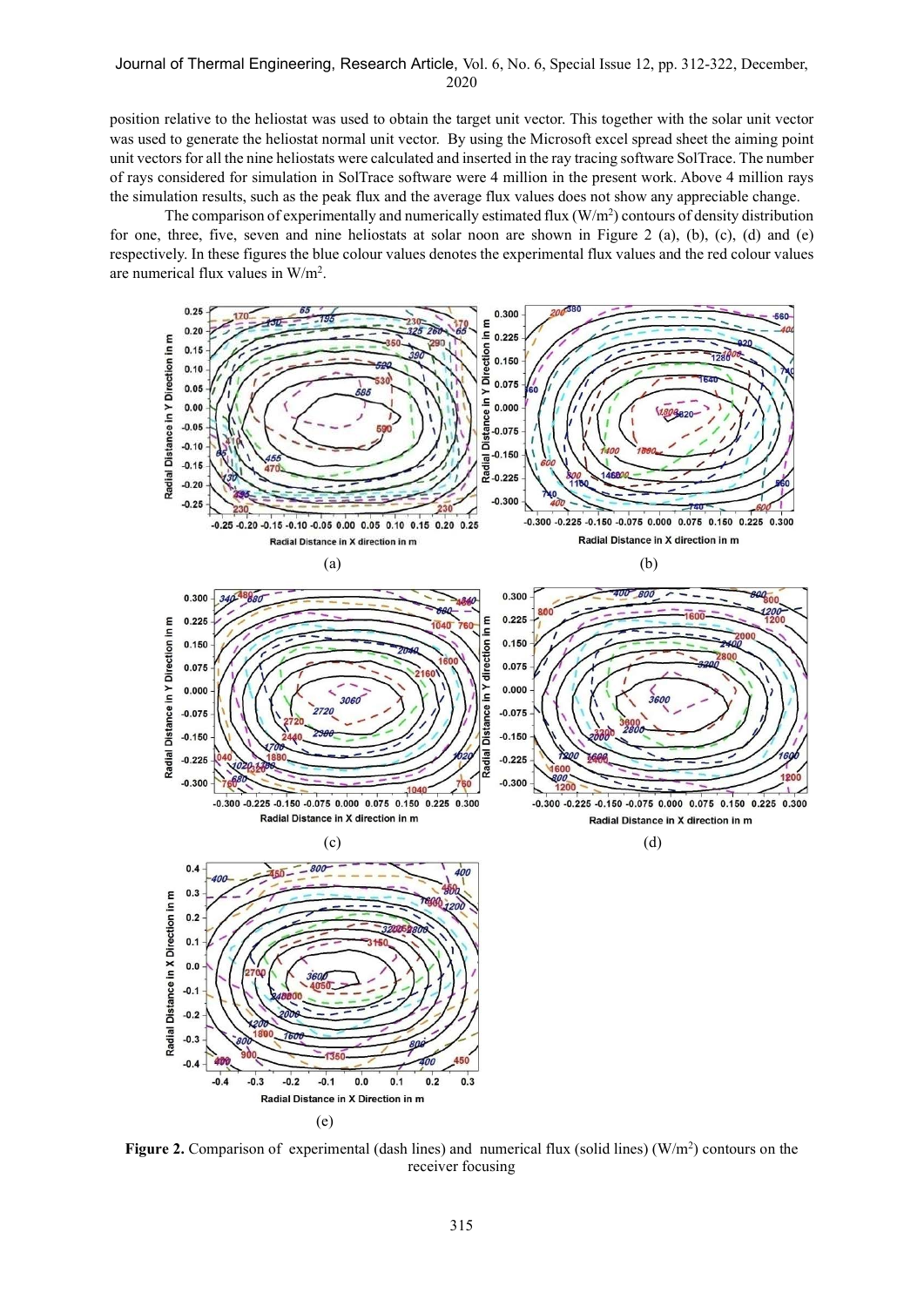The surface normal errors such as slope errors and specularity errors play an important role in the flux density distribution. In SolTrace software during simulation of the heliostat system the slope errors and specularity errors are varied to match with the experimental flux contour maps. It is observed from the simulation results that the SolTrace flux contours are in line with the experimentally calculated flux contours for the slope and specularity errors of 10 milliradian. So from this observation we can say that, the slope errors and the specularity errors are 10 milliradian for the mirrors that is used for this heliostat system. With this slope errors and specularity errors one can simulate the proposed heliostat system in SolTrace software. Table 1 shows the experimentally and numerically calculated peak and average flux values and the percentage errors between them. Figure 3 shows the variation of experimental and numerical values of the peak flux and average flux with the number of heliostats focused.

From Figure 3 it is seen that the numerical flux values are in close agreement with the experimental flux values with the percentage error less than 15%. So to predict the performance of the proposed heliostat system of 100 m<sup>2</sup> mirror area, the SolTrace software was used with the surface normal errors as 10 milliradian.

| <b>Total</b><br><b>Heliostats</b> | DNI                 | Peak Flux Value $(W/m^2)$             |                                 |                        | Average Flux Value $(W/m^2)$          |                                 |                        |
|-----------------------------------|---------------------|---------------------------------------|---------------------------------|------------------------|---------------------------------------|---------------------------------|------------------------|
| numbers<br>focused (n)            | (W/m <sup>2</sup> ) | <b>Experimental</b><br>$(\pm 3.76\%)$ | <b>SolTrace</b><br>$(\pm 0.76)$ | $\frac{0}{0}$<br>error | <b>Experimental</b><br>$(\pm 3.76\%)$ | <b>SolTrace</b><br>$(\pm 0.03)$ | $\frac{0}{0}$<br>error |
|                                   | 809                 | 637.11                                | 631.49                          | 0.88                   | 380.26                                | 349.49                          | 8.09                   |
| 3                                 | 771                 | 1885.8                                | 1824.24                         | 3.26                   | 942.37                                | 821.88                          | 12.79                  |
|                                   | 803                 | 3201.98                               | 2969.22                         | 7.27                   | 1492.78                               | 1411.37                         | 5.45                   |
|                                   | 795                 | 3851.1                                | 3898.27                         | 1.21                   | 1852.1                                | 1887.12                         | 1.86                   |
| Q                                 | 710                 | 3950.57                               | 4133.65                         | 4.43                   | 1701.1                                | 1798.77                         | 5.43                   |

Table 1. Experimental and numerical peak flux and average flux value



Figure 3. Variation of experimental and numerical values of the peak flux and average flux with the number of heliostats focused

# PROPOSED HELIOSTAT SYSTEM

It is required to design the heliostat system for the process heating applications at location: Pune, India  $(18.52040N, 73.85670E)$ , consisting of the total heliostat mirror area of 100 m<sup>2</sup>. As the heliostat system consists of ganged heliostats so the heliostat field is designed for north south configuration. For deciding the azimuthal and radial distance between the heliostats, a radially staggered pattern calculation is incorporated for the north south cornfield configuration. Table 2 gives the design parameters for the heliostat field.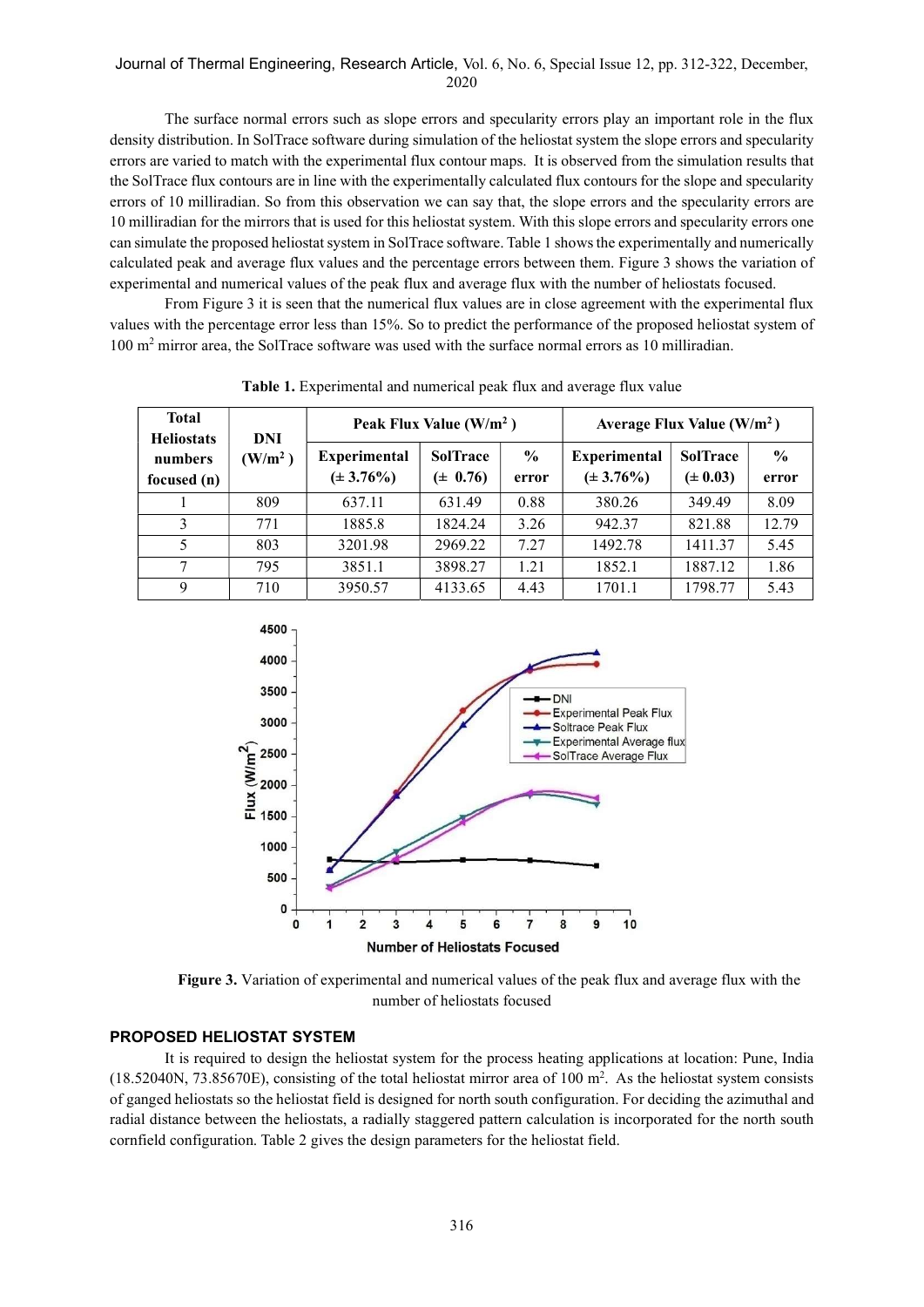The radial staggered pattern minimizes land usage as well as shadowing and blocking losses. The heliostats are tightly packed near the tower but must be sufficiently separated to prevent mechanical interference [1]. Figure 4 shows the radial stagger heliostat lay out pattern.

| Sr. No | Parameter                          | Value                  |
|--------|------------------------------------|------------------------|
|        | Heliostat length (HM)              | 0.6                    |
|        | Heliostat Width (WM)               | 0.6                    |
| 3      | Heliostat Height from ground (zo)  |                        |
|        | Reflective area (Ar)               | $100 \; \mathrm{m}^2$  |
|        | <b>Total Number of Heliostats</b>  | 2.77                   |
| 6      | Tower Height (Ht)                  | 4m                     |
|        | First row of heliostats from tower | $3m (=0.75 \times Ht)$ |

|  | Table 2. Design parameter |
|--|---------------------------|
|  |                           |

The radial spacing ΔR and the azimuthal spacing ΔA, shown in Figure 4 is calculated by using equation 1, 2 and 3 [1].



Figure 4. Radial staggered pattern

$$
\Delta R = HM (1.44 \cot(\theta_L) - 1.094 + 3.068 (\theta_L) - 1.1256 (\theta_L^2)
$$
 (1)

$$
\Delta R = WM \left( 1.749 + 0.6396 \left( \theta_L \right) \right) + \frac{0.2873}{\left( \theta_L \right) - 0.04902} \tag{2}
$$

$$
\theta_L = \tan^{-1}\left(\frac{1}{r}\right) \tag{3}
$$

Where HM and WM are the height and width of the heliostat and  $\theta_L$  is the altitude angle of the receiver with respect to heliostats and r is the normalized distance from the tower to the heliostat location measured in "tower heights". Table 3 gives the radial spacing ΔR and the azimuthal spacing ΔA.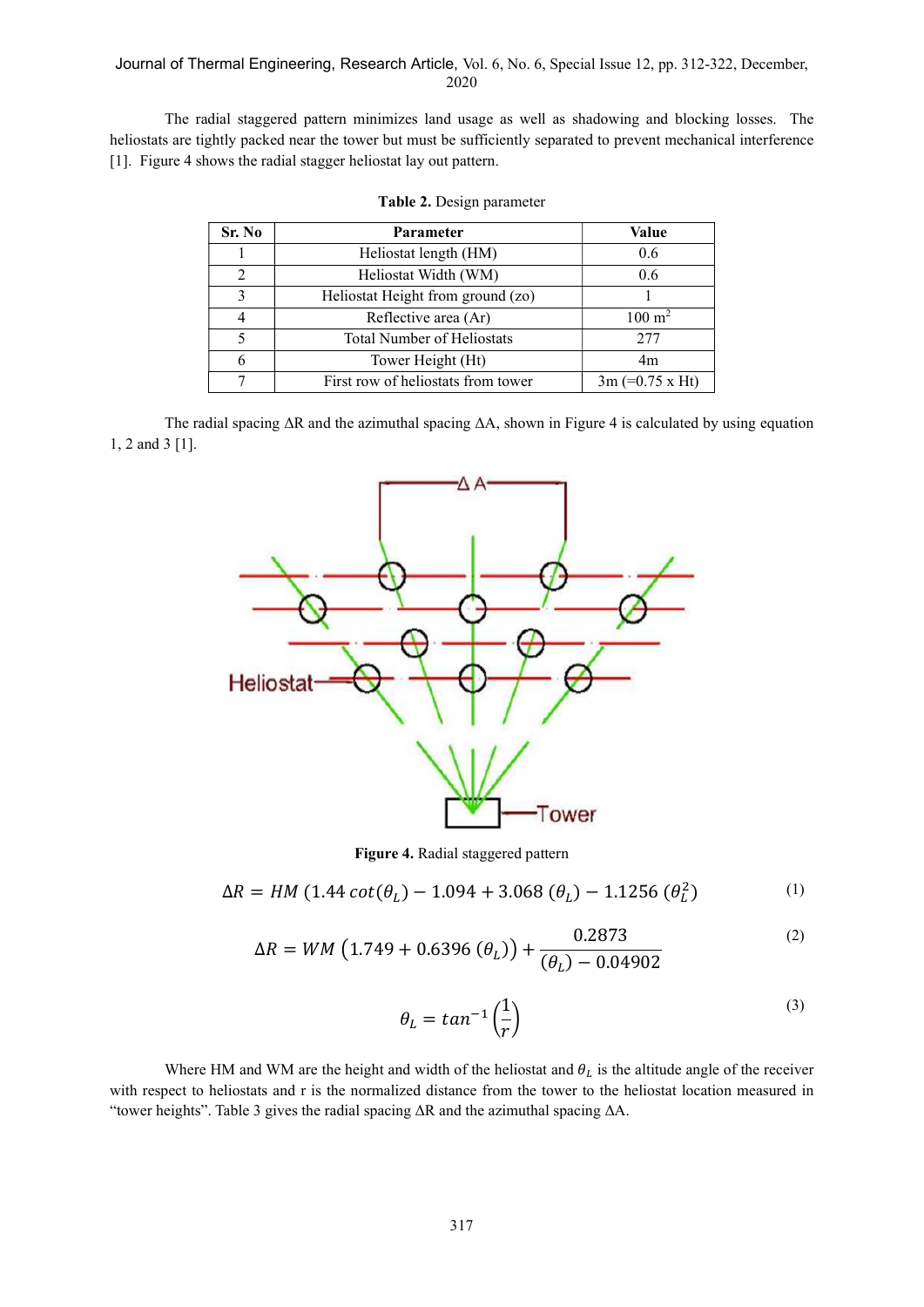| Distance of row from the tower<br>(m) | $(\theta_L)$ (rad) | <b>Radial spacing</b><br>$(\Delta R)$ (m) | <b>Azimuthal spacing</b><br>$(\Delta A)$ (m) |
|---------------------------------------|--------------------|-------------------------------------------|----------------------------------------------|
| 3.00                                  | 0.79               | 1.75                                      | 2.30                                         |
| 4.00                                  | 0.66               | 1.95                                      | 2.32                                         |
| 5.00                                  | 0.55               | 2.20                                      | 2.36                                         |
| 6.00                                  | 0.47               | 2.51                                      | 2.43                                         |
| 7.25                                  | 0.39               | 2.89                                      | 2.53                                         |
| 8.75                                  | 0.33               | 3.36                                      | 2.68                                         |
| 10.30                                 | 0.28               | 3.95                                      | 2.87                                         |
| 12.30                                 | 0.24               | 4.66                                      | 3.13                                         |
| 14.75                                 | 0.20               | 5.53                                      | 3.47                                         |
| 17.50                                 | 0.17               | 6.59                                      | 3.94                                         |
| 20.75                                 | 0.14               | 7.87                                      | 4.59                                         |
| 24.00                                 | 0.12               | 9.42                                      | 5.53                                         |

Table 3. Radial spacing and azimuthal spacing

With the above values of radial spacing ΔR and the azimuthal spacing ΔA for each row of heliostats the heliostat positions in the heliostat field is shown in Figure 5.



Figure 5. The north south cornfield heliostat layout pattern

This Heliostat field designed was simulated in the SolTrace software with the slope and the specularity error of 10 milliradian. For the simulation in SolTrace software, to investigate the solar flux falling on the receiver four days of the year were selected, these are the March equinox, summer solstice, September equinox, and winter solstice. These periods represent two extreme angles and two middle angles of the year. The Direct Normal Irradiance (DNI) values for these four days are presented in Figure 6.



Figure 6. Variation of DNI values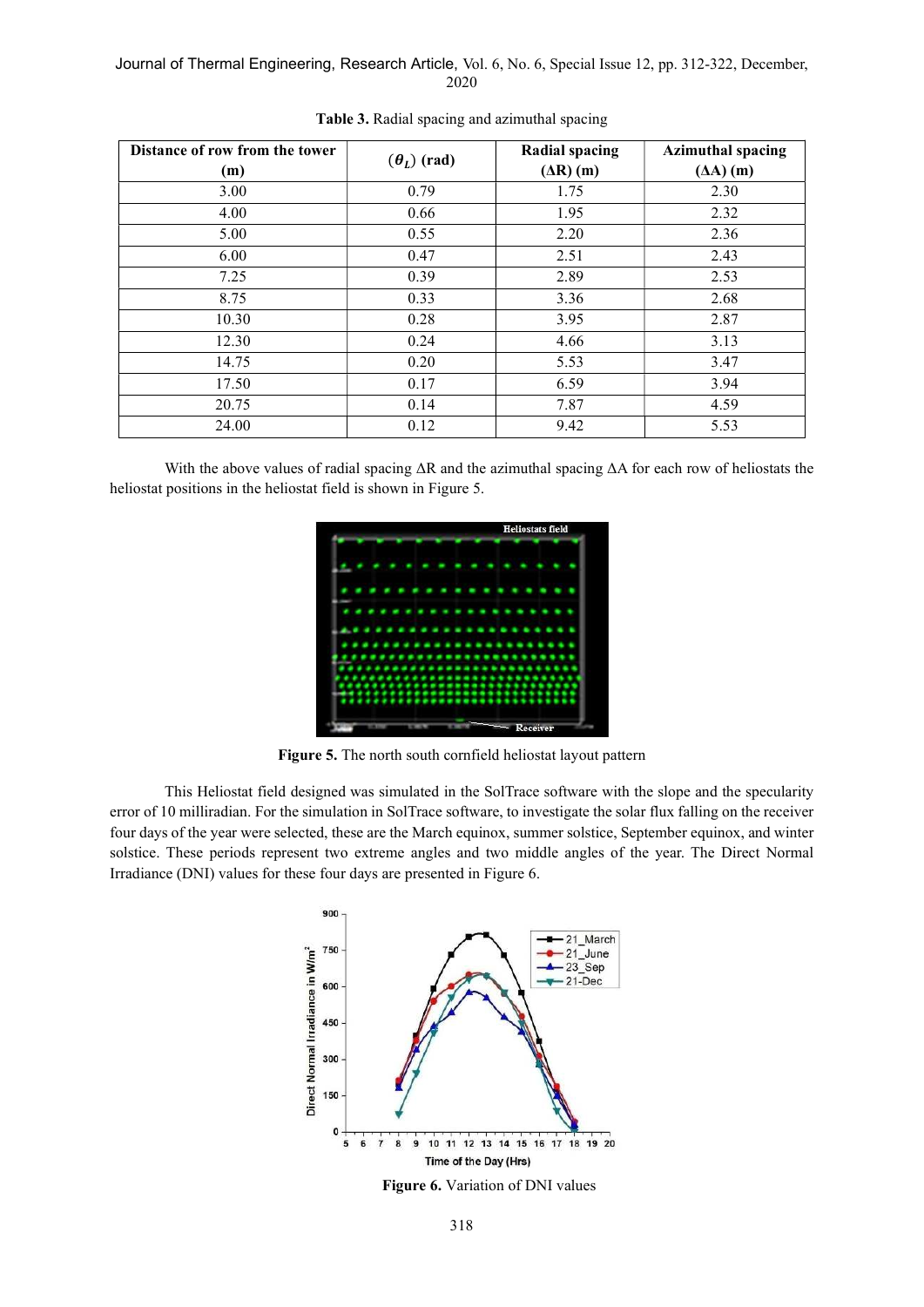The overall distribution of flux density on the receiver from the heliostat field of 277 heliostats has been evaluated in SolTrace software. The number of rays considered for simulation in SolTrace software were 4 million. All the heliostats were aimed at the receiver centre. The solar flux density contour on the receiver at the solar noon on the March equinox day is shown in Figure 7 with flux values in  $W/m^2$ .



Figure 7. SolTrace flux  $(W/m^2)$  contours on the receiver

Figure 8 represents the changes in the energy falling on the receiver throughout the day during the March equinox, summer solstice, September equinox, and winter solstice. The maximum energy falling on the receiver was detected during the March equinox, while the lowest values was found during the September equinox. This kind of variation occurs because of the variation of Direct Normal Irradiance (DNI) value due to changing position of the sun throughout the year. Moreover, the solar flux first increases to a maximum value at solar noon and subsequently decreases during the remainder of the day. The highest solar flux value during the March equinox, summer solstice, September equinox, and winter solstice are 37.61, 28.91, 26.63 and 30.03 kW/m<sup>2</sup>, respectively.



Figure 8. Variation of average flux values on the receiver

Based on the values of the solar flux energy falling on the receiver by the heliostat field, as the heliostat system is to be used for process heating applications, the steam generation was estimated for the same four days of the year. A sample calculation of the steam generation for the spring equinox at 13.00 Hr. is shown in the table 4.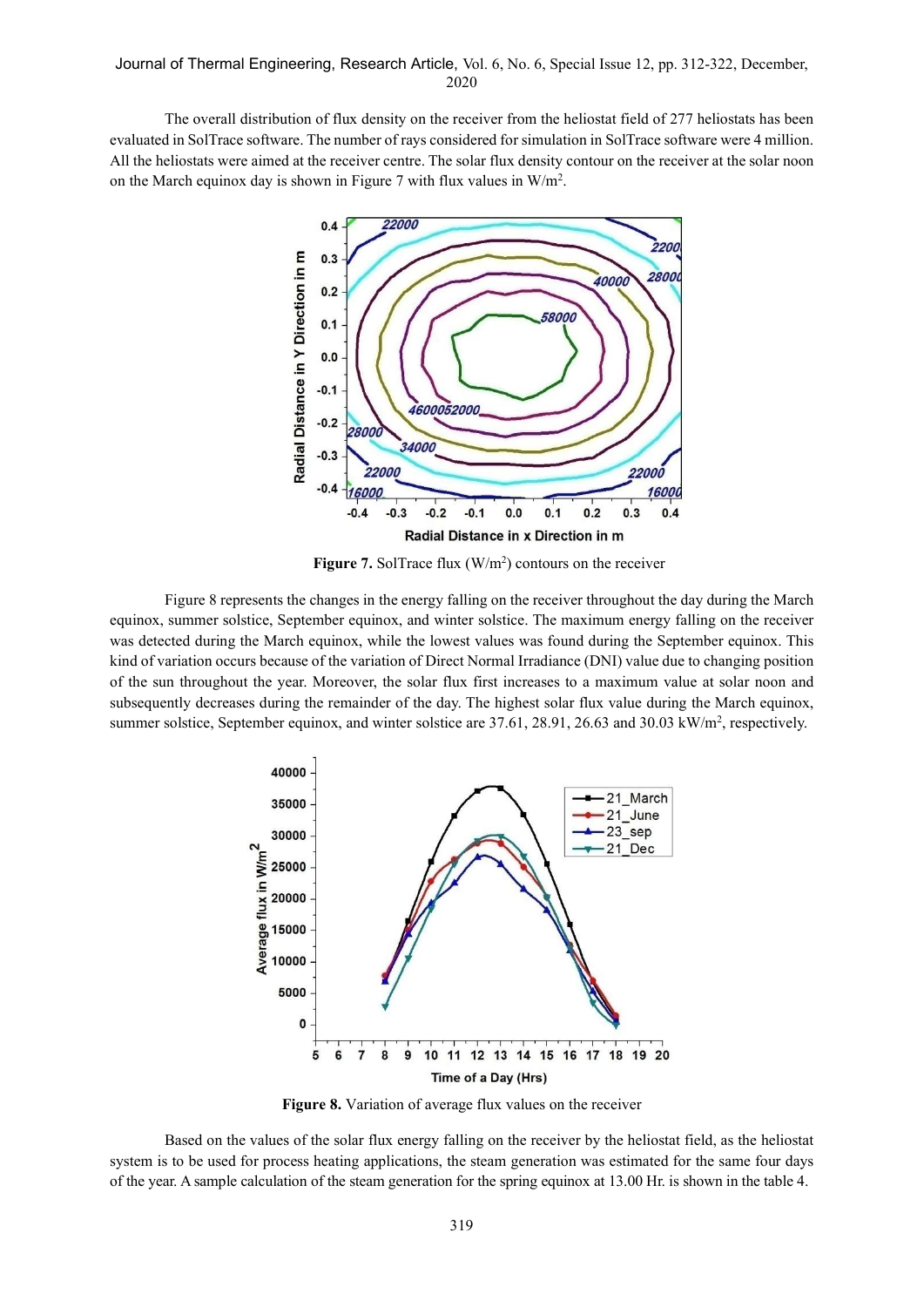| Area of single heliostat ( $A$ = 0.6m x 0.6m)                                                       | 0.36     | m <sup>2</sup>   |
|-----------------------------------------------------------------------------------------------------|----------|------------------|
| Total Mirror area required (Amt)                                                                    | 100      | m <sup>2</sup>   |
| Total Number of heliostats in the field $(Amt/A)$                                                   | 277      |                  |
| Direct Normal irradiance $(I_B)$                                                                    | 813.95   | W/m <sup>2</sup> |
| Energy on the Receiver= $Q_R$                                                                       | 37175.30 | W/m <sup>2</sup> |
| Total Energy on receiver = $Q_R$ x Receiver Area<br>*Receiver Area is considered as $1 \text{ m}^2$ | 37175.30 | W                |
| Total Energy in J/hr, $E_R = Q_R$ x 3600                                                            | 133.83   | MJ/hr            |
| Energy in kcal= $Q = E_R \div 4200$                                                                 | 31864.54 | kcal/hr          |
| Energy utilization for steam generation,<br>$E_S = Q^*$ heat Loss coefficient (14%)                 | 27403.50 | kcal/hr          |
| 1 Boiler Horse Power (BHP)                                                                          | 8436     | kcal/hr          |
| BHP Required = $E_S \div BHP$                                                                       | 3.24     | kcal/hr          |
| for 1BHP steam generation rate                                                                      | 15.65    | kg of steam/hr   |
| Therefore for 3.604 BHP steam generation rate                                                       | 50.83    | kg of steam/hr   |

Table 4. The energy yield & steam generation

Figure 9 depicts the changes in the steam generation estimated due to energy falling on the receiver throughout the day based on above calculations shown in Table 4, during the March equinox, summer solstice, September equinox, and winter solstice. The steam generation rate becomes maximum near the solar noon. The maximum values of steam generation during the March equinox, summer solstice, September equinox, and winter solstice are 50.83, 39.53, 36.42, 40.15 kg of steam per hour respectively.



Figure 9. Variation of steam generation

# **CONCLUSIONS**

A Monte Carlo ray tracing software SolTrace was used for validating the experimental results of flux measurement of the prototype model heliostat system. Based on the experimental and numerical simulation following conclusions were made

- 1. The SolTrace flux contours are in close agreement with the experimentally calculated flux contours for the slope and specularity errors of 10 milliradian. Based on this observation it is seen that, the slope errors and the specularity errors are 10 milliradian for the mirrors that were used for the heliostat system.
- 2. It is observed that the numerical flux values are nearly matching to that of the experimental flux values with the percentage error of less than 15%.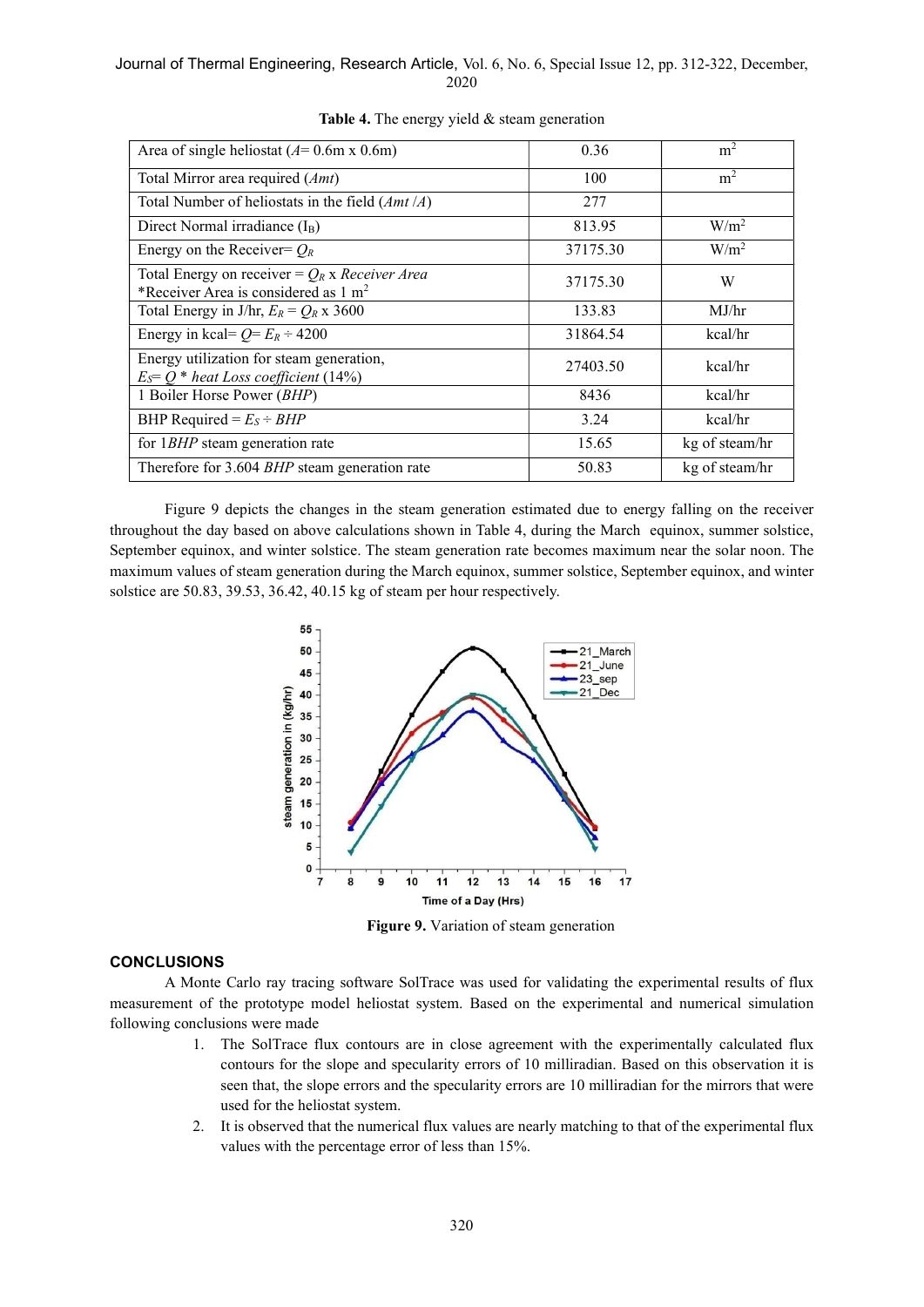- 3. The highest solar flux value given by the presently designed heliostat field during the March equinox, summer solstice, September equinox, and winter solstice evaluated using SolTrace simulation are  $37.61$ ,  $28.91$ ,  $26.63$  and  $30.03$  kW/m<sup>2</sup>, respectively.
- 4. The maximum values of steam generation estimated based on average flux values during the March equinox, summer solstice, September equinox, and winter solstice are 50.83, 39.53, 36.42, 40.15 kg of steam /hr respectively.
- 5. The present heliostat system would be used for process heating applications, wherein it can be shown that the steam generation throughout the year changes from 5 kg of steam pear hour to around 50 kg of steam per hour due to the variation of solar radiation.
- 6. The present heliostat system is a ganged type of heliostat system and east west mounted heliostats in straight line. To improve the performance of the present system the heliostat should be mounted in curvature which may be the future scope.

# ACKNOWLEDGEMENTS

The authors gratefully acknowledge the contribution and the facility provided by the Maharashtra Institute of Technology, Kothrud, Pune, India and Dr. Ravindra Patwardhan and M. D. Akole, from Akson Solar Equipment Private ltd., Bhor, Pune, India. The authors would also like to acknowledge the Board of College and University Development (BCUD), Savitribai Phule Pune Univeristy for providing financial support to this research work.

# REFERENCES

- [1] Geyer M, Stine WB. Power from the Sun (Powerfromthesun.net). JT Lyle Center. 2001. (Accessed 1 April 2013).
- [2] Ballestrín J, Burgess G, Cumpston J. Heat flux and high-temperature measurement technologies for concentrating solar power (CSP). Concentrating solar power technology-developments and applications. Ed. K Lovegrove and W Stein. (Woodhead Publishing, 2012, 3-15).
- [3] King DL, Arvizu DE. Heliostat characterization at the central receiver test facility.
- [4] Strachan JW, Houser RM. Testing and evaluation of large-area heliostats for solar thermal applications. Sandia National Labs., Albuquerque, NM (United States); 1993 Feb 1.
- [5] Ulmer S, Reinalter W, Heller P, Lu¨ pfert E, Martinez D. Beam characterization and improvement with a flux mapping system for dish concentrators. InInternational Solar Energy Conference 2002 Jan 1 (Vol. 16893, pp. 285-292).
- [6] Ho CK, Khalsa SS. A flux mapping method for central receiver systems. InEnergy Sustainability 2011 Jan 1 (Vol. 54686, pp. 743-751).
- [7] Xia XL, Dai GL, Shuai Y. Experimental and numerical investigation on solar concentrating characteristics of a sixteen-dish concentrator. International journal of hydrogen energy. 2012 Dec 1;37(24):18694-703.
- [8] Kretzschmar H, Gauche P, Mouzouris M. Development of a flat-plate calorimeter for a small-scale heliostat field. SolarPaces, Marrakech, Morocco. 2012 Sep:11-4.
- [9] Bode S, Gauche P, Landman W. The design and testing of a small scale solar flux measurement system for central receiver plant. InCRSES Annual Student Symposium 2012.
- [10]Bode SJ, Gauché P. Review of optical software for use in concentrating solar power systems. InProceedings of South African Solar Energy Conference 2012 May 21.
- [11] Avila-Marin AL, Fernandez-Reche J, Tellez FM. Evaluation of the potential of central receiver solar power plants: configuration, optimization and trends. Applied energy. 2013 Dec 1;112:274-88.
- [12]Cerecedo LO, Pitalua-Diaz N, Transito IS, Contreras LE, Bulnes CA. Optical performance modeling of a solar tower heliostat field and estimation of receiver temperature. In2013 IEEE International Autumn Meeting on Power Electronics and Computing (ROPEC) 2013 Nov 13 (pp. 1-6). IEEE.
- [13]Kodama T, Gokon N, Matsubara K, Yoshida K, Koikari S, Nagase Y, Nakamura K. Flux measurement of a new beam-down solar concentrating system in Miyazaki for demonstration of thermochemical water splitting reactors. Energy Procedia. 2014 Jan 1;49:1990-8.
- [14]Lee H, Chai K, Kim J, Lee S, Yoon H, Yu C, Kang Y. Optical performance evaluation of a solar furnace by measuring the highly concentrated solar flux. Energy. 2014 Mar 1;66:63-9.